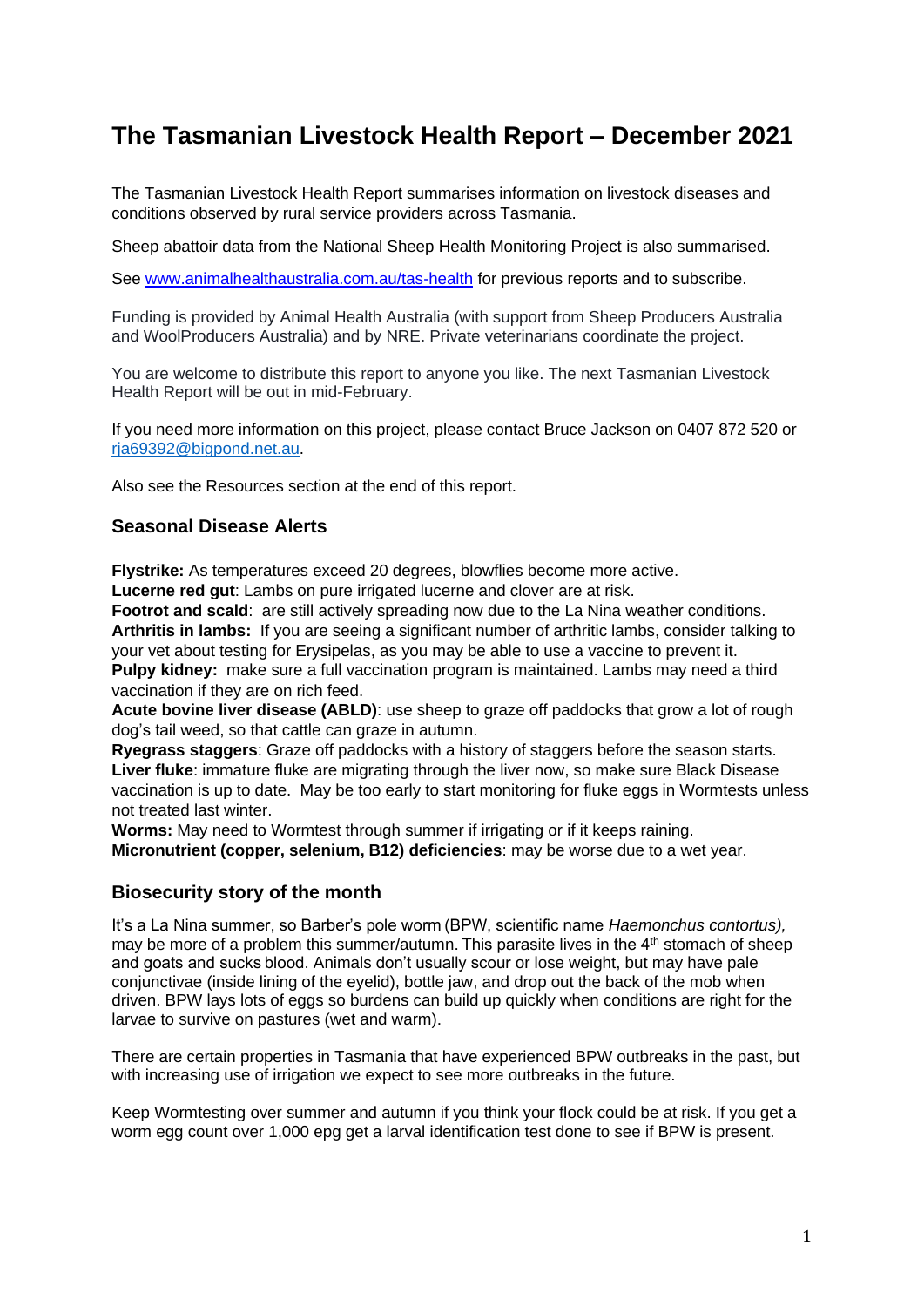If BPW does show up, then refer to [WormBoss.com](http://www.wormboss.com.au/sheep-goats/) for a comprehensive coverage of how to keep it under control.

# **Animal Health Declarations**

With many producers preparing to buy in replacement stock over the next few months, it is worth mentioning one of the most useful tools that you can use to reduce the risks of bringing a new disease onto your property.

If your flock is free of footrot, lice, ovine brucellosis and Johne's disease (JD) then the National Sheep Health Declaration will help you stay that way. Likewise, a National Cattle Health Declaration is very useful for cattle managers concerned about JD, pestivirus and Vibrio.

A declaration is a good start, but other measures such as isolating introduced stock for as long as possible before mixing with resident animals, quarantine drenching, inspections and testing are also important aspects of reducing the risks of bringing new diseases into your flock or herd.





#### **SHEEP Disease/condition Number of reports/ cases Region Details Prevention, treatment, and other biosecurity advice or measures**  Arthritis, degenerative One aged ewe in one small flock Northern Tas Aged ewe lame with swollen hock. This one became nonpainful after a course of antiinflammatori es because the joint fused. Anti-inflammatory treatment under veterinary supervision. Euthanasia if not responsive. Broken mouth One aged sheep in one small flock Northern Tasmania Incisor teeth worn down to gums, or some incisors missing. Molar teeth can also be missing, Cull before body condition score is less than 2.

## **Diseases and conditions seen in Tasmania in December 2021**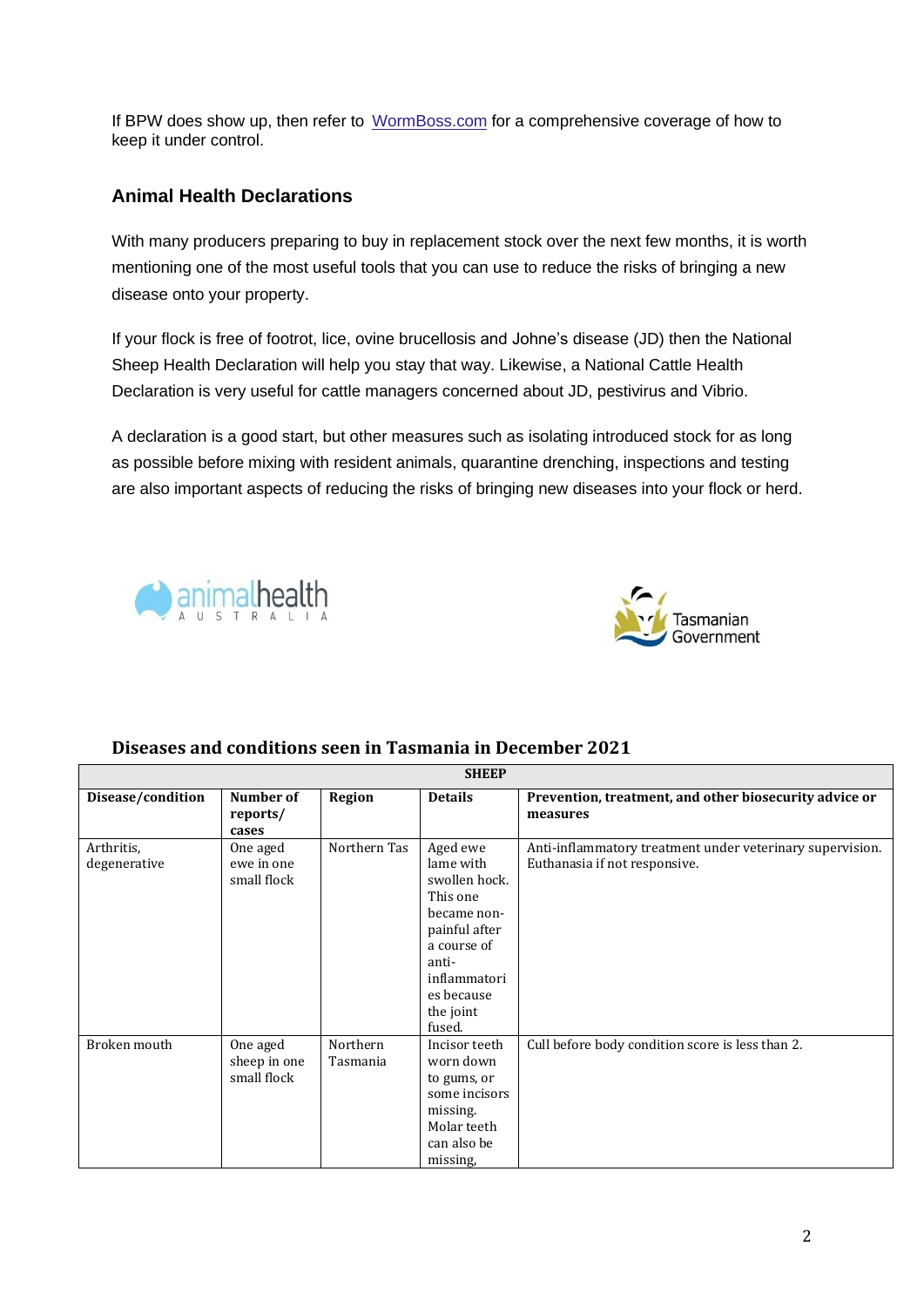|                                                     |                                                                                                                   |                                              | loose, food<br>impaction.                                                                                                                                                                                                                                             |                                                                                                                                                                                                                                                                                                                                                                                                                                           |
|-----------------------------------------------------|-------------------------------------------------------------------------------------------------------------------|----------------------------------------------|-----------------------------------------------------------------------------------------------------------------------------------------------------------------------------------------------------------------------------------------------------------------------|-------------------------------------------------------------------------------------------------------------------------------------------------------------------------------------------------------------------------------------------------------------------------------------------------------------------------------------------------------------------------------------------------------------------------------------------|
| Cachexia (very low<br>condition score)              | A number of<br>weaners on<br>one property                                                                         | Northern<br>Tasmania                         | Weaners:<br>usually<br>parasites and<br>poor<br>nutrition.<br>Adult sheep<br>as for<br>weaners plus<br>possibility of<br>0JD                                                                                                                                          | Use effective drench and do follow-up WORMTEST. Good<br>paddock plus supplementation, rectify any micronutrient<br>deficiencies. If only a few adult sheep in the mob are very<br>thin, talk to your vet about OJD diagnosis.                                                                                                                                                                                                             |
| Campylobacter<br>abortion                           | Several flocks<br>diagnosed by<br>serology on<br>blood<br>samples<br>taken from<br>dry ewes at<br>lamb<br>marking | Widespread.                                  | There are<br>two types of<br>Campylobact<br>er that cause<br>abortion,<br>stillbirths,<br>weak<br>newborn<br>lambs.                                                                                                                                                   | A vaccine is available and covers both strains. Vaccination<br>should be completed just before joining. Humans can also<br>be affected so women of child-bearing age should not be<br>exposed to aborting ewes or afterbirth.                                                                                                                                                                                                             |
| Cough, persistent, in<br>ewes, then their<br>lambs. | One flock                                                                                                         | Southern<br>Tasmania                         | Ewes and<br>lambs cough,<br>little<br>response to<br>lungworm<br>drench                                                                                                                                                                                               | If little response to lungworm drench, then probably an<br>infection. May be virus. Use antibiotics under veterinary<br>supervision if production loss/deaths occur and post<br>mortem indicates bacterial involvement.                                                                                                                                                                                                                   |
| Cripples                                            | Two flocks                                                                                                        | Northern<br>Tasmania                         | Variety of<br>possible<br>causes -<br>arthritis,<br>fractures,<br>soft tissue<br>injury eg to<br>ligaments,<br>dog bite, etc                                                                                                                                          | Sheep is unable to walk properly and is not fit to load.<br>Euthanasia justified.                                                                                                                                                                                                                                                                                                                                                         |
| Cud stain                                           | One sheep in<br>one small<br>flock                                                                                | Northern<br>Tasmania                         | Green stain<br>around<br>mouth.                                                                                                                                                                                                                                       | This one had molar teeth loose and missing and grass<br>impacting between molars and cheeks. May also be caused<br>by paralysed cheek (probably due to vaccination injuring<br>facial nerve) causing grass to impact between cheek and<br>molars.                                                                                                                                                                                         |
| Cysticercosis<br>("bladder worm")                   | Detected at<br>abattoir in<br>8.3% of<br>lambs and<br>16% of<br>mutton<br>carcases.                               | NW,<br>Southern and<br>Northern<br>Tasmania. | Seen as small<br>clear bags of<br>fluid attached<br>to liver,<br>intestines, or<br>elsewhere in<br>abdominal<br>cavity of<br>sheep at<br>abattoir.<br>Causes liver<br>to be<br>trimmed or<br>condemned,<br>'runners'<br>condemned.<br>Spread by a<br>dog<br>tapeworm. | Prevented by stopping dogs from eating sheep offal and/or<br>by treating all dogs including pets with a wormer<br>containing praziquantel every 30 days. Visiting dogs<br>(contractors, shooters) must be treated at least 2 days<br>before arrival on property. Keep stray dogs off the<br>property. These measures also prevent sheep measles and<br>hydatids. See fact sheet on:<br>https://sheepconnecttas.com.au/disease-factsheets/ |
| Dags                                                | Wide-spread                                                                                                       | NW,<br>Southern and                          | Due to<br>scouring.                                                                                                                                                                                                                                                   | May be due to worms, gut infection (e.g. Salmonella,<br>Yersinia), nutritional factors. Have a WORTEST egg count                                                                                                                                                                                                                                                                                                                          |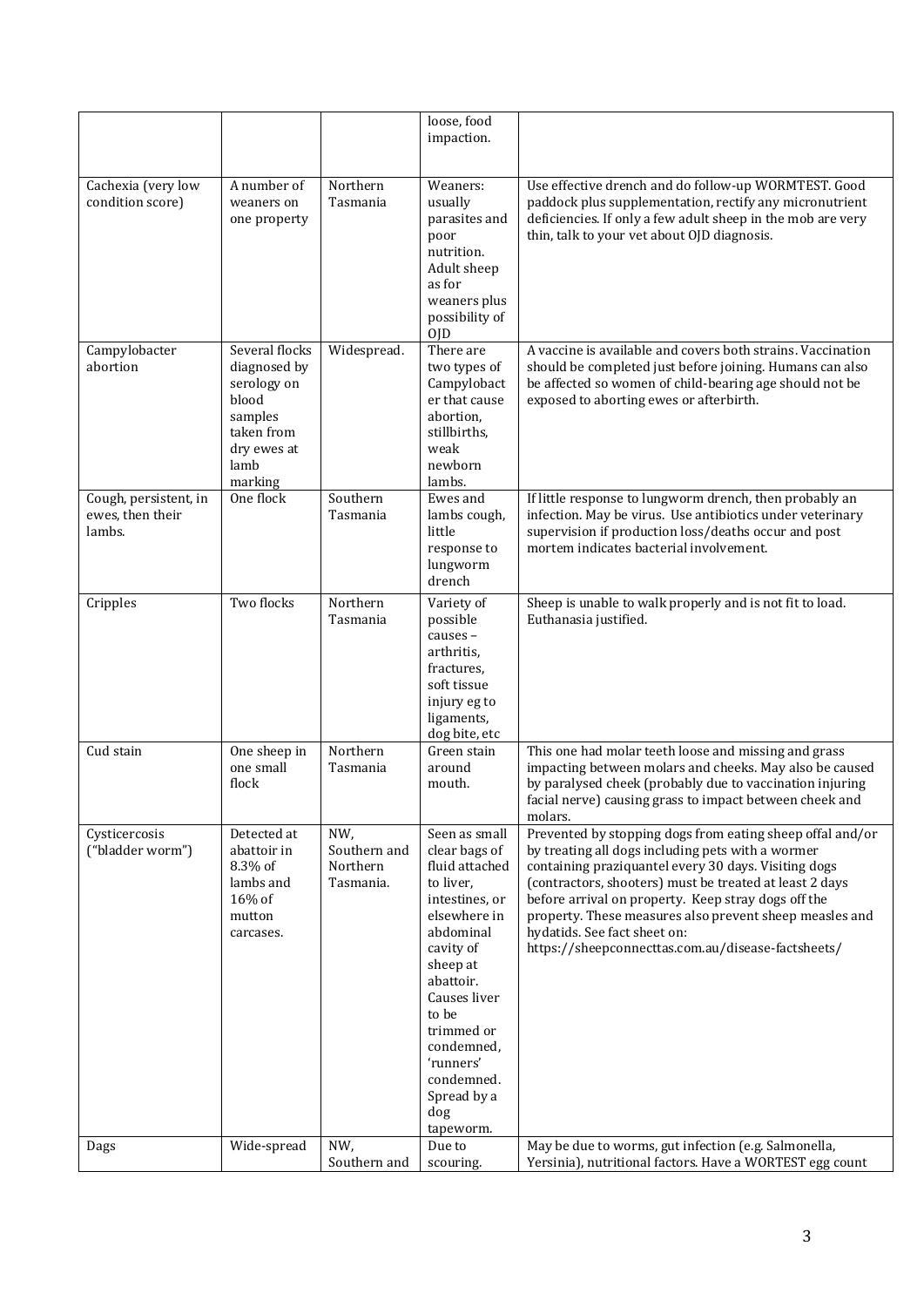|                                |                                                                                      | Northern<br>Tasmania                                   |                                                                                                                                                                      | done and ask the laboratory to culture for Yersinia and<br>Salmonella if egg counts are low. Check paddock for plants<br>such as capeweed. Crutch. The Dealing with Dag Advisor<br>Manual is available at www.wool.com/flystrikelatest.                                                                                                                                                                                                                                                                                                                                                                    |
|--------------------------------|--------------------------------------------------------------------------------------|--------------------------------------------------------|----------------------------------------------------------------------------------------------------------------------------------------------------------------------|------------------------------------------------------------------------------------------------------------------------------------------------------------------------------------------------------------------------------------------------------------------------------------------------------------------------------------------------------------------------------------------------------------------------------------------------------------------------------------------------------------------------------------------------------------------------------------------------------------|
| Dermo (lumpy wool)             | A number of<br>properties,<br>including<br>merino<br>lambs at<br>marking on<br>some. | Widespread                                             | Wool in hard<br>blocks along<br>topline<br>mostly in<br>younger<br>sheep.                                                                                            | Can treat with long-acting tetracycline (see your vet) during<br>dry period, wait for 6 weeks and shear. Wool still valuable.<br>Prevent by not yarding sheep when wet to skin. See<br>https://www.dpi.nsw.gov.au/_data/assets/pdf_file/0013/<br>314320/9819-Lumpy-wool---Primefact-986.pdf                                                                                                                                                                                                                                                                                                                |
| Dropped gut                    | Several ewes<br>in two large<br>mobs                                                 | Northern<br>Tasmania                                   | Ligaments<br>attaching<br>lower<br>abdominal<br>wall to pelvis<br>gives way<br>due to<br>multiple<br>pregnancy<br>and gut<br>drops down<br>just in front<br>of udder | Cull.                                                                                                                                                                                                                                                                                                                                                                                                                                                                                                                                                                                                      |
| Ears shortened                 | One aged<br>sheep from<br>one flock                                                  | Northern<br>Tasmania                                   | Top half of<br>both ears<br>appeared to<br>have been<br>removed.                                                                                                     | Probably due to ear cancer. Removing part of an ear should<br>be carried out by a veterinarian under anaesthesia.                                                                                                                                                                                                                                                                                                                                                                                                                                                                                          |
| Fleece derangement             | Several sheep<br>from several<br>properties                                          | Northern<br>Tasmania                                   | Wool staples<br>hanging out<br>from surface<br>of fleece.                                                                                                            | Usually due to body lice but can also be itch mite, grass<br>seeds, early wool break, shedding genetics etc.                                                                                                                                                                                                                                                                                                                                                                                                                                                                                               |
| Fly strike                     | A number of<br>reports                                                               | Widespread<br>in Northern<br>and Southern<br>Tasmania. | Mostly<br>breech strike<br>but body<br>strike too.<br>Some due to<br>poor marking<br>technique.                                                                      | Prevent: Identify and correct causes of scouring. Chemical<br>preventative treatments. Correct tail length. Select against<br>sheep prone to dermo, fleece rot. Select for less wrinkles,<br>barer breech, less dags. Treat: frequent inspection and early<br>treatment of strikes. See:<br>https://www.wool.com/sheep/welfare/breech-flystrike/<br>and the FLYBOSS web site                                                                                                                                                                                                                               |
| Foot abscess (heel<br>abscess) | Multiple<br>reports                                                                  | Widespread                                             | Swelling of<br>one toe, hot,<br>painful and<br>discharge<br>pus in acute<br>stage. May<br>affect all 4<br>feet in some<br>cases, but<br>usually one<br>foot.         | Most are old, healing cases now. Treat: Pare away hoof to<br>allow drainage of pus, inject long-acting broad-spectrum<br>antibiotics (under vet supervision), keep feet dry e.g. on<br>slatted floor of shearing shed, place epsom salts on<br>drainage point and bandage. Ensure fit to load if<br>transported.<br>Prevent: Keep mob average BCS to 3 - 3.3, autumn or pre-<br>lamb shear, reduce interdigital skin injury, walk through 5-<br>10% formalin or 10% zinc footbath weekly. See<br>https://www.dpi.nsw.gov.au/_data/assets/pdf_file/0013/<br>314410/Foot-abscess-in-sheep.pdf                |
| Footrot (virulent)             | A number of<br>flocks.                                                               | Widespread                                             | Active spread<br>has started<br>late on a<br>number of<br>properties<br>due to the<br>cool spring.<br>Seen in lambs<br>at lamb<br>marking                            | Control by footbathing, use of vaccine, cull chronic cases.<br>Could attempt eradication this summer if number of<br>infected sheep is low, but rain due to La Nina year may<br>disrupt. Prevention: Ask for a Sheep Health Declaration<br>when buying sheep and ensure section B1 confirms flock is<br>free of virulent footrot but still footbath and check feet on<br>arrival. Maintain good boundary fences. See Ute Guide for<br>Tasmania:<br>https://www.wool.com/globalassets/wool/sheep/welfare<br>/other-husbandry/footrot--a-guide-to-identification-and-<br>control-in-the-field---tas-2019.pdf |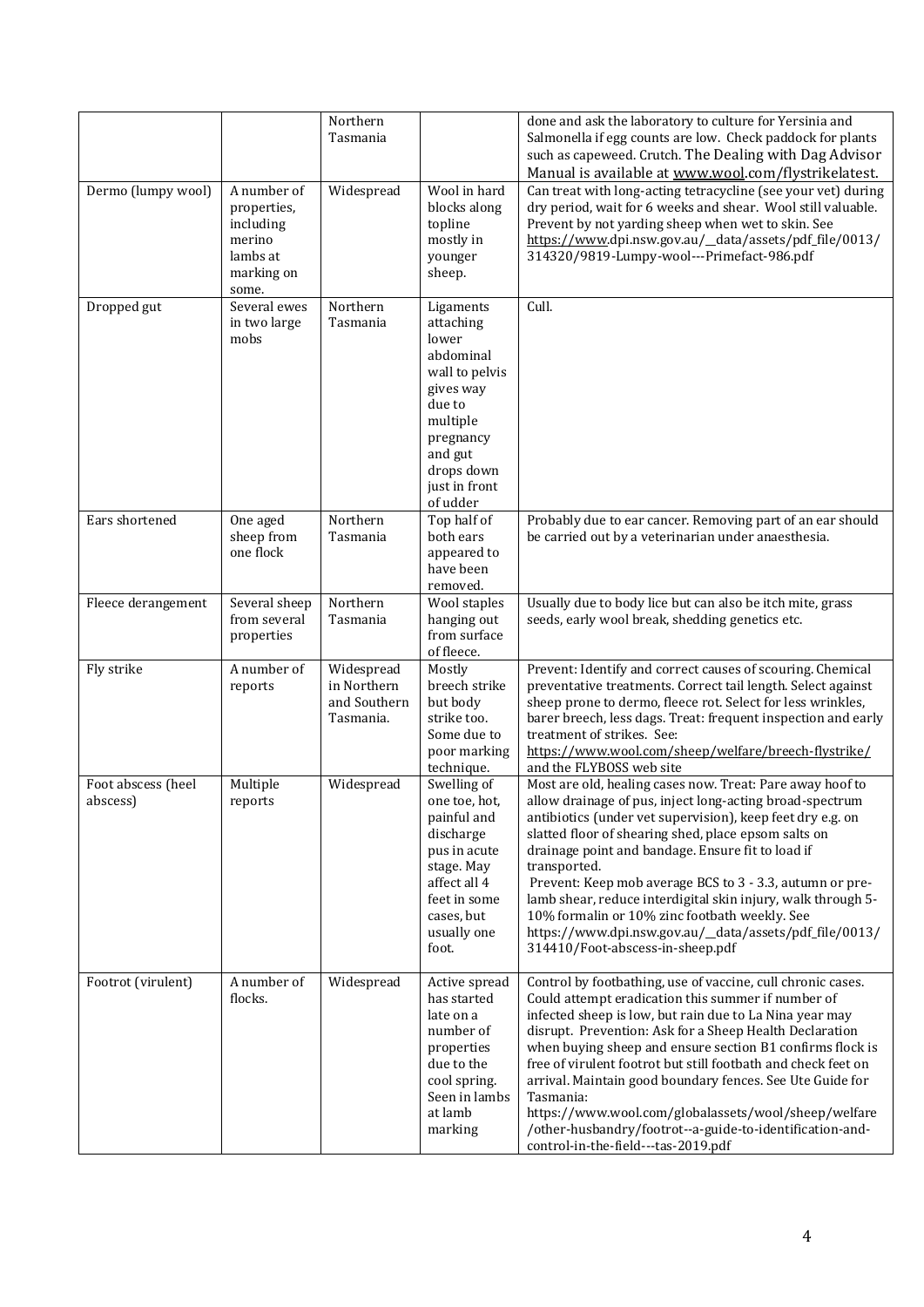| Footrot                                      | Two medium                                     | Southern                                    | Under-                                                                                                                                                                           | Paring, footbathing, culling chronic cases, use of vaccine.                                                                                                                                                                                                                                                                                                                                                                                                                                                                                                                                       |
|----------------------------------------------|------------------------------------------------|---------------------------------------------|----------------------------------------------------------------------------------------------------------------------------------------------------------------------------------|---------------------------------------------------------------------------------------------------------------------------------------------------------------------------------------------------------------------------------------------------------------------------------------------------------------------------------------------------------------------------------------------------------------------------------------------------------------------------------------------------------------------------------------------------------------------------------------------------|
| (intermediate)                               | flocks<br>A number of                          | Tasmania                                    | running of<br>hoof horn<br>only extends<br>part way up<br>the sole of<br>the hoof. Can<br>be eradicated<br>but causes<br>less<br>production<br>loss than<br>virulent<br>footrot. | Eradication by repeated foot inspections and culling all<br>infected sheep can be executed this summer if La Nina rains<br>do not persist. Ensure culls fit to load if transported.<br>Prevention: Ask for a Sheep Health Declaration when<br>buying sheep and ensure section B3 and 4 confirms flock is<br>free of footrot but still footbath and check feet on arrival.<br>Maintain good boundary fence. See Ute Guide for Tasmania:<br>https://www.wool.com/globalassets/wool/sheep/welfare<br>/other-husbandry/footrot--a-guide-to-identification-and-<br>control-in-the-field---tas-2019.pdf |
| Footrot, benign<br>(mild, "scald")           | flocks                                         | Northern and<br>Southern<br>Tasmania        | Inflammation<br>between toes<br>but limited<br>under-<br>running of<br>heel of hoof.                                                                                             | Regular footbathing is usually sufficient to control during<br>spread period and usually disappears with dry weather.<br>Hard to eradicate.                                                                                                                                                                                                                                                                                                                                                                                                                                                       |
| Fractured leg                                | Several<br>weaners in<br>one flock             | Northern<br>Tasmania                        | Several<br>affected at<br>one time<br>suggests<br>bone fragility<br>problem<br>possibly<br>copper<br>deficiency,<br>calcium/phos<br>phorus<br>imbalance etc                      | Broken bones in sheep heal well if skin unbroken, but must<br>be splinted properly. Must have padding between splint and<br>leg, splint must extend one joint above and one joint below<br>the break. Antibiotic cover and pain relief under veterinary<br>supervision. Feed well balanced diet. If multiple fractures<br>in mob, have copper levels checked, and also<br>calcium:phosphorus balance.                                                                                                                                                                                             |
| Hard udder                                   | Three ewes<br>in one flock                     | Northern<br>Tasmania                        | Udder is very<br>hard.                                                                                                                                                           | Chronic mastitis, best to cull.                                                                                                                                                                                                                                                                                                                                                                                                                                                                                                                                                                   |
| Horn growing into<br>head (in-grown<br>horn) | One wether                                     | Northern<br>Tasmania                        | Horn has<br>grown into<br>and damaged<br>the skin.                                                                                                                               | May result in animal welfare penalties. Horns must be<br>trimmed on-farm. Ask your vet for some embryotomy wire<br>as it allows horn to be removed safely. Prevention: Dehorn<br>lambs so that a margin of haired skin is removed with horn.                                                                                                                                                                                                                                                                                                                                                      |
| Ill-thrift in lambs                          | One large<br>flock                             | Northern<br>Tasmania                        | Poor growth<br>rates                                                                                                                                                             | Possible causes may be worms, fluke, dietary deficiency<br>(energy, protein, micronutrients), chronic infections such as<br>pleurisy etc. Conduct WORMTEST and FLUKETEST, review<br>Food On Offer etc.                                                                                                                                                                                                                                                                                                                                                                                            |
| Intersex                                     | One lamb in<br>one flock                       | Northern<br>Tasmania                        | Deformed<br>external<br>genitals                                                                                                                                                 | Can survive but usually urinate down legs and are prone to<br>flystrike. Cannot be treated. Cull.                                                                                                                                                                                                                                                                                                                                                                                                                                                                                                 |
| Lameness                                     | A number of<br>sheep in a<br>number of<br>mobs | NW,<br>Northern and<br>Southern<br>Tasmania | Reluctant to<br>bear full<br>weight on at<br>least one<br>foot.                                                                                                                  | Could be footrot, scald, foot abscess, scabby mouth of feet,<br>arthritis, injuries, toe abscess, laminitis, standing on<br>concrete surfaces too long. Identify cause and treat<br>accordingly.                                                                                                                                                                                                                                                                                                                                                                                                  |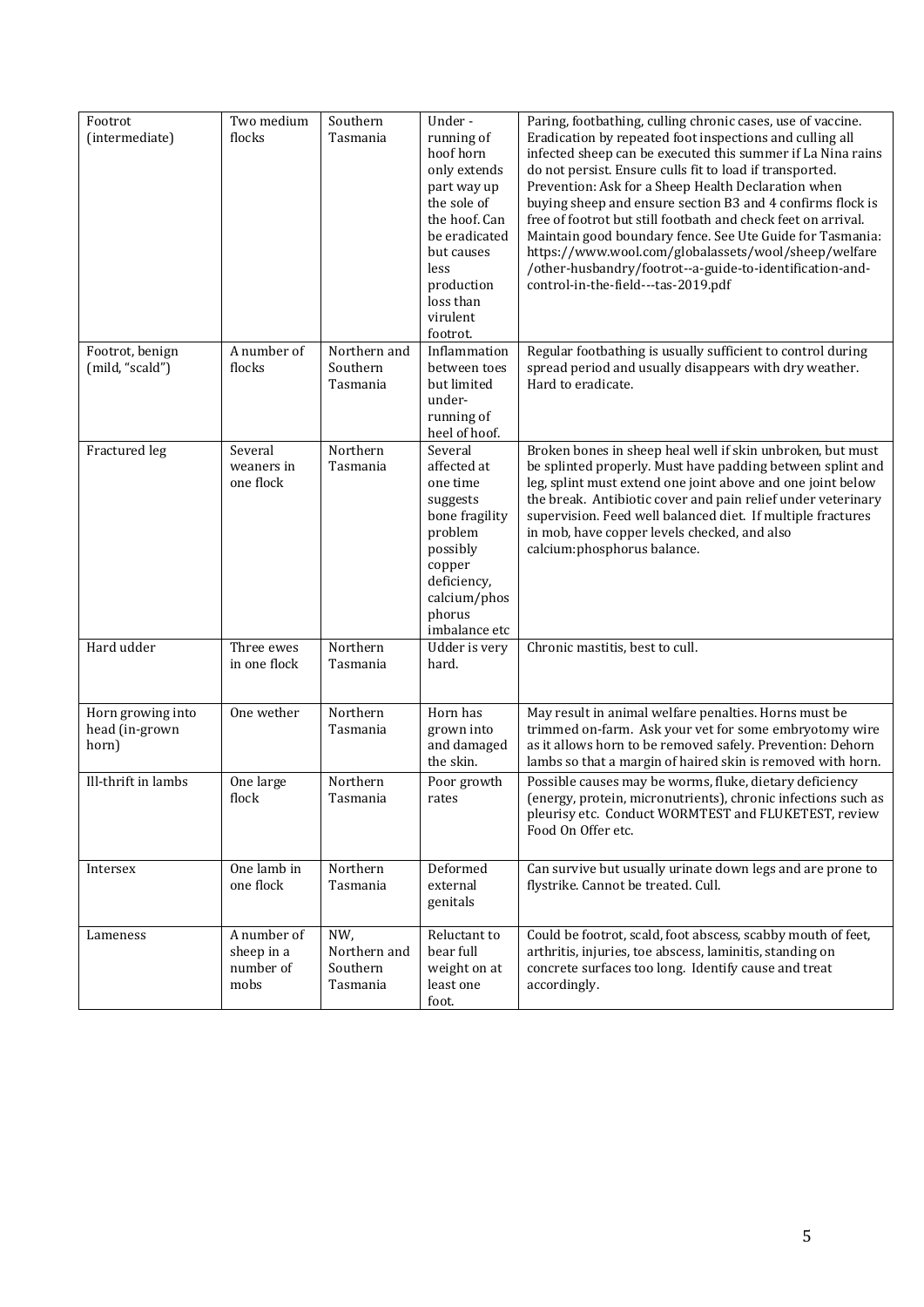| Lice (body lice)                               | Many flocks                                                                           | Northern and<br>Southern<br>Tasmania.       | Sheep body<br>lice cause<br>fleece<br>damage.<br>Check for<br>2mm long<br>insects with<br>broad<br>reddish head<br>moving<br>slowly away<br>from light by<br>parting wool<br>10 times<br>down each<br>side of 10<br>sheep.                 | See LICEBOSS: http://www.liceboss.com.au/sheep-goats/<br>for a full practical guide to managing and preventing sheep<br>body lice. Use Sheep Health Declaration when buying<br>sheep. Maintain good boundary fences. "Hotel quarantine"<br>and consider treatment of introduced sheep.                                                                                                                                                                                                                                                                                                                                                                                                                                                 |
|------------------------------------------------|---------------------------------------------------------------------------------------|---------------------------------------------|--------------------------------------------------------------------------------------------------------------------------------------------------------------------------------------------------------------------------------------------|----------------------------------------------------------------------------------------------------------------------------------------------------------------------------------------------------------------------------------------------------------------------------------------------------------------------------------------------------------------------------------------------------------------------------------------------------------------------------------------------------------------------------------------------------------------------------------------------------------------------------------------------------------------------------------------------------------------------------------------|
| Liver fluke                                    | Detected at<br>abattoir in<br>3.9% of<br>lambs and<br>7.9% of<br>mutton<br>carcasses. | NW,<br>Northern and<br>Southern<br>Tasmania | Abattoir<br>detection,<br>farm post<br>mortem or<br>Fluke eggs<br>found in<br><b>FLUKETEST</b><br>on manure<br>samples sent<br>to laboratory.<br>Bottle jaw,<br>anaemia,<br>weight loss<br>and deaths<br>from heavy<br>infestation.        | Pickup of immatures will have started, but mature fluke<br>may not be in bile ducts yet so Fluketest results may not be<br>reliable. Triclabendazole best treatment from November to<br>July as it kills immature fluke as well as mature fluke but<br>has 63 days ESI. Treat slaughter stock then keep them on<br>paddocks with trough water until slaughter if possible or<br>use albendazole at higher recommended dose rate even<br>though it only kills adults. Consider treatment with a<br>different flukicide family in late winter to kill adult fluke<br>that may be resistant to triclabendazole (resistance has<br>been demonstrated in Tasmania.) See fact sheet on<br>https://sheepconnecttas.com.au/disease-factsheets/ |
| Micronutrient<br>deficiency                    | Suspected in<br>one large<br>flock                                                    | Northern<br>Tasmania                        | Lowered<br>growth rates,<br>and fertility.<br>Can cause<br>white bands<br>in black wool<br>and/or bone<br>fractures<br>(copper<br>deficiency),<br>white muscle<br>disease<br>(selenium<br>deficiency),<br>anaemia<br>(B12)<br>deficiency). | Collect 5 blood or liver samples (July is best time) for<br>testing. Various options for treatment. Beware over-use of<br>copper in sheep. Selenium can also be toxic, especially if<br>several forms of supplement used at once eg in drench as<br>well as vaccine.                                                                                                                                                                                                                                                                                                                                                                                                                                                                   |
| Molar teeth loose,<br>lost                     | One aged<br>sheep in one<br>small flock                                               | Northern<br>Tasmania                        | Can be felt<br>through<br>cheeks                                                                                                                                                                                                           | Cull.                                                                                                                                                                                                                                                                                                                                                                                                                                                                                                                                                                                                                                                                                                                                  |
| Nasal discharge,<br>purulent, both<br>nostrils | Several sheep<br>in several<br>flocks                                                 | Northern<br>Tasmania                        | Can be due to<br>viral or<br>bacterial<br>infections                                                                                                                                                                                       | If sheep are bright and alert no action required. If<br>depressed, laboured breathing, deaths, veterinary advice<br>should be sought.                                                                                                                                                                                                                                                                                                                                                                                                                                                                                                                                                                                                  |
| Nephritis (kidney<br>damage)                   | Detected at<br>abattoir in<br>5.7% of lamb<br>and 4.9% of<br>sheep<br>carcases        | NW,<br>Northern and<br>Southern<br>Tasmania | Kidneys are<br>swollen,<br>white spotted<br>or scarred.                                                                                                                                                                                    | Infection via urinary tract. Prevention: make sure lambs<br>have access to good quality water and have been trained to<br>drink if source of water (eg troughs vs dams) changes at<br>weaning.                                                                                                                                                                                                                                                                                                                                                                                                                                                                                                                                         |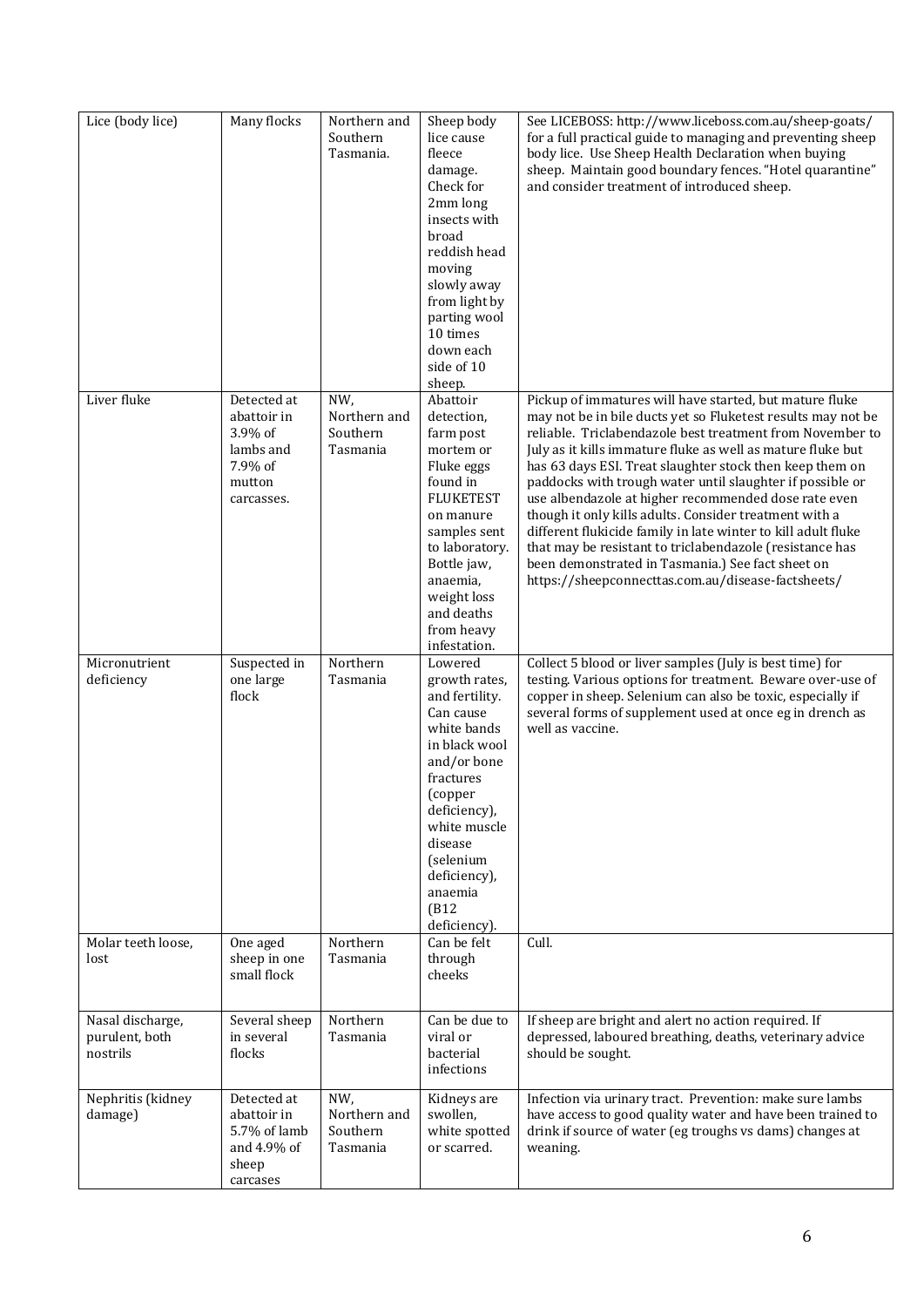| Nitrate poisoning                               | Cases<br>suspected in<br>one flock                                                                           | Southern<br>Tasmania                        | Sudden<br>death,<br>scouring,<br>anaemia in<br>lambs on<br>sprayed<br>immature<br>brassica crop                                                                                                                                                              | Treat acute down cases with intravenous injection of<br>methylene blue, remove from paddock. Keep stock off<br>brassica till more mature. See:<br>https://www.dpi.nsw.gov.au/_data/assets/pdf_file/0006/<br>111003/nitrate-and-nitrite-poisoning-in-livestock.pdf                                                                                                                                                                                                                                                          |
|-------------------------------------------------|--------------------------------------------------------------------------------------------------------------|---------------------------------------------|--------------------------------------------------------------------------------------------------------------------------------------------------------------------------------------------------------------------------------------------------------------|----------------------------------------------------------------------------------------------------------------------------------------------------------------------------------------------------------------------------------------------------------------------------------------------------------------------------------------------------------------------------------------------------------------------------------------------------------------------------------------------------------------------------|
| Ocular (eye)<br>discharge, purulent,<br>one eye | A number of<br>weaners<br>from one<br>large flock                                                            | Northern<br>Tasmania                        | Most likely<br>barley grass<br>seed.                                                                                                                                                                                                                         | Grass seeds should be removed from eye as soon as<br>possible. Control barley grass with intensive rotational<br>grazing, herbicide or topping.                                                                                                                                                                                                                                                                                                                                                                            |
| Pizzle rot                                      | Several<br>wethers in<br>one large<br>flock                                                                  | Northern<br>Tasmania                        | Scab on end<br>of pizzle or<br>whole sheath<br>swollen                                                                                                                                                                                                       | Bacterial infection usually associated with grazing wethers<br>on legume-rich pastures. Prevented by testosterone<br>injections (see your vet).                                                                                                                                                                                                                                                                                                                                                                            |
| Sarcosporidia<br>("Sarco")                      | Detected at<br>abattoir in<br>$0.3\%$ of<br>lamb/hogget<br>carcasses and<br>15.8% of<br>mutton<br>carcasses. | NW,<br>Southern and<br>Northern<br>Tasmania | Small 'rice<br>grain' whitish<br>raised lesions<br>on outside of<br>food pipe<br>(oesophagus)<br>, diaphragm<br>and in<br>skeletal<br>muscles.<br>Carcase<br>trimmed or<br>condemned.                                                                        | Spread by cats. Takes a long time to grow so not seen in<br>lambs. Deny cats access to sheep meat, burn or bury<br>carcasses promptly, eradicate feral cats over large area. See<br>fact sheet on: https://sheepconnecttas.com.au/disease-<br>factsheets/                                                                                                                                                                                                                                                                  |
| Scald                                           | A number of<br>reports                                                                                       | Widespread                                  | Score 1 and 2<br>lesions (less<br>than 2mm<br>under-<br>running of<br>hoof horn at<br>heel)                                                                                                                                                                  | Caused by benign footrot or Ovine Interdigital Dermatitis<br>(OID). Differentiate with swabs for footrot smear/culture.<br>Re-check in 14 days to ensure not progressing to virulent<br>footrot. Usually responds to footbathing and dry conditions<br>underfoot.                                                                                                                                                                                                                                                          |
| Sebaceous gland<br>impaction                    | One aged<br>Dorper<br>wether                                                                                 | Northern<br>Tasmania                        | Large lumps<br>develop<br>slowly in skin<br>of back.                                                                                                                                                                                                         | No action required unless become infected or cancerous, in<br>which case veterinarian may excise under anaesthetic.                                                                                                                                                                                                                                                                                                                                                                                                        |
| Sheep measles                                   | Detected at<br>abattoir in<br>14% of lamb<br>and 10.9% of<br>mutton<br>carcasses                             | NW,<br>Northern and<br>Southern<br>Tasmania | Small whitish<br>mass about<br>half the size<br>of a 5 cent<br>piece<br>protruding<br>from the<br>muscle of the<br>heart,<br>diaphragm or<br>skeletal<br>muscle.<br>Hearts<br>condemned.<br>Carcase is<br>trimmed or<br>condemned if<br>too many to<br>trim. | This is the intermediate stage of a dog tapeworm.<br>Prevented by stopping dogs from eating raw sheep meat.<br>Freeze sheep carcase meat for 2 weeks before feeding to<br>dogs, burn/bury sheep carcases promptly and/or treat all<br>dogs including pets with a wormer containing praziquantel<br>every 30 days. Visiting dogs (contractors, shooters) must be<br>treated 2 days before arrival on property. Keep stray dogs<br>off the property. See fact sheet on<br>https://sheepconnecttas.com.au/disease-factsheets/ |
| Shelly toe                                      | Many sheep<br>on many<br>properties                                                                          | Widespread                                  | Curved<br>separation of<br>hoof wall<br>from sole up<br>hoof wall                                                                                                                                                                                            | Conformational defect rather than a disease condition. Is<br>heritable and can be selected against. Best to pare off<br>separated hoof wall as dirt and manure can pack into the<br>cleft and cause a form of toe abscess.                                                                                                                                                                                                                                                                                                 |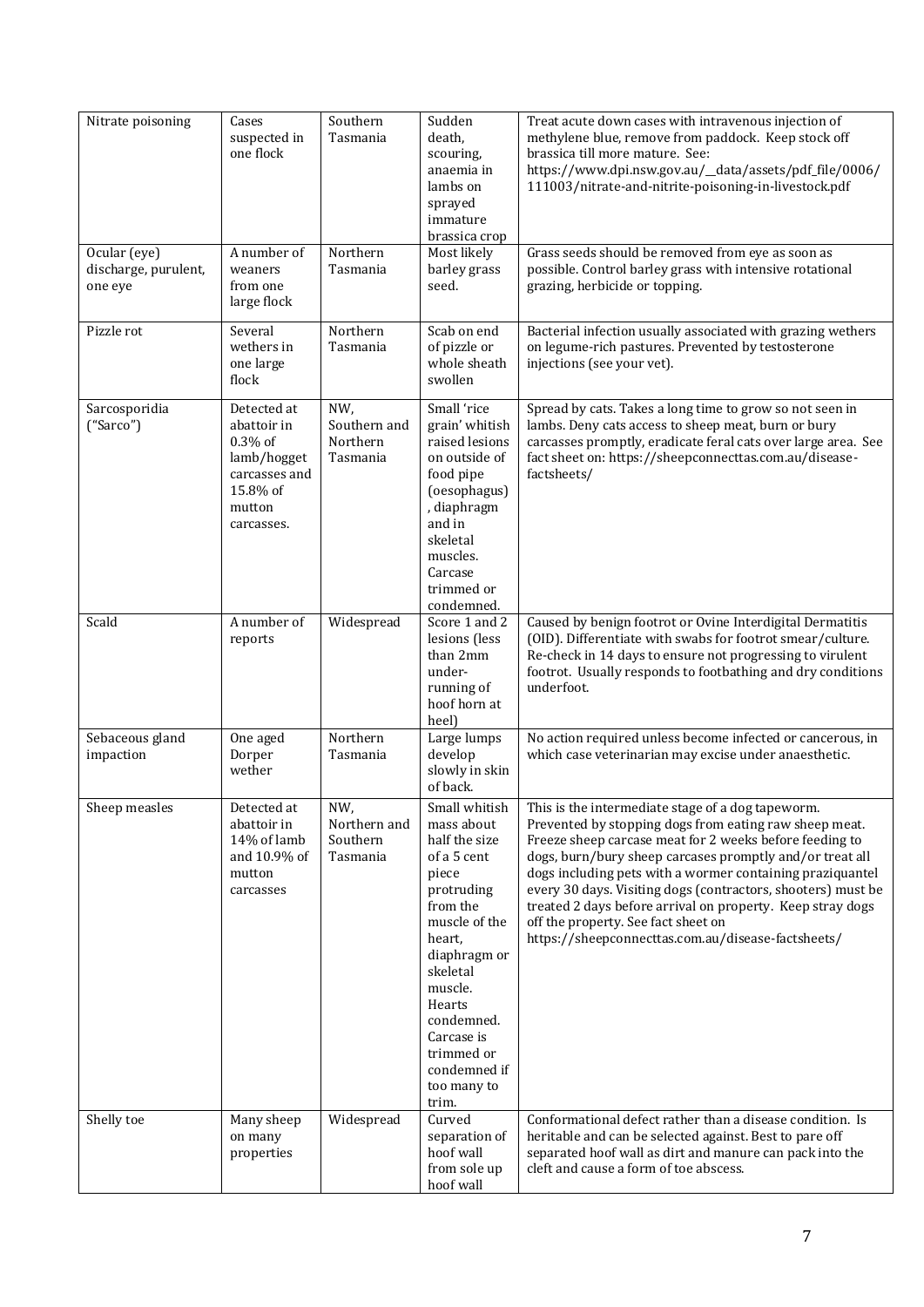|                               |                                             |                                      | near front of<br>hoof.                                                                                          |                                                                                                                                                                                                                                                                                                                                   |
|-------------------------------|---------------------------------------------|--------------------------------------|-----------------------------------------------------------------------------------------------------------------|-----------------------------------------------------------------------------------------------------------------------------------------------------------------------------------------------------------------------------------------------------------------------------------------------------------------------------------|
| Shoulder ligament<br>failure  | One aged<br>wether in<br>one small<br>flock | Northern<br>Tasmania                 | Front leg at<br>90 degrees to<br>body when<br>lying down.<br>Bones in<br>shoulder<br>joint moving<br>abnormally | Euthanasia.                                                                                                                                                                                                                                                                                                                       |
| Transport death               | One sheep<br>from one<br>medium flock       | Northern<br>Tasmania                 | Found dead<br>on unloading.                                                                                     | Many possible causes. Ensure correct loading density per<br>pen to ensure sheep don't smother during transport.                                                                                                                                                                                                                   |
| <b>Udder</b> abscess          | One ewe in<br>one small<br>flock            | Southern<br>Tasmania                 | Firm lumps<br>of varying<br>sizes can be<br>felt in udder.<br>Some may<br>drain to the<br>outside.              | Incomplete response to antibiotics in this one (Yersinia<br>tuberculosis bacteria isolated). Maybe worth asking vet to<br>drain if only one or two abscesses close to surface in a<br>valuable ewe.                                                                                                                               |
| Udder dropped                 | A number of<br>ewes in<br>several flocks    | Northern and<br>Southern<br>Tasmania | Ligaments<br>holding<br>udder up<br>become<br>stretched and<br>udder hangs<br>low even<br>after lambs<br>weaned | Cull.                                                                                                                                                                                                                                                                                                                             |
| Wool break                    | A few sheep<br>in several<br>flocks         | Northern and<br>Southern<br>Tasmania | Wool staples<br>easily pulled<br>apart. Whole<br>fleece may<br>fall out.                                        | Any stress can weaken the wool fibre as it grows. Individual<br>sheep may lose fleece after acute infection e.g. mastitis,<br>whole mobs can have 'tender wool' after nutritional<br>restriction or disease outbreak (e.g. heavy worm<br>infestation) events.                                                                     |
| Worms                         | Multiple<br>reports                         | Widespread                           | Scour, High<br>faecal egg<br>count. Some<br>counts over<br>1000 despite<br>grazing<br>lucerne                   | Differentiate from nutritional scour or coccidia by<br>WORMTEST. Use effective drench. Check that drench is<br>working by repeating egg count 10-14 days later. Try to<br>plan 'clean' paddocks for weaned lambs and pre-lamb<br>drenched ewes. See WORMBOSS at:<br>http://www.wormboss.com.au/sheep-<br>goats/programs/sheep.php |
| <b>CATTLE</b>                 |                                             |                                      |                                                                                                                 |                                                                                                                                                                                                                                                                                                                                   |
| Dermatitis of lower<br>legs   | One cow in<br>one herd                      | Northern<br>Tasmania                 | Hair loss<br>from hock<br>down                                                                                  | Could be reaction to irritant, photosensitisation.                                                                                                                                                                                                                                                                                |
| Dystocia (difficult<br>birth) | Two of 3<br>heifers                         | Northern<br>Tasmania                 | Calf not<br>delivered<br>within 3<br>hours of start<br>of birth<br>process.                                     | Heifers should generally be 300kg+ at mating and grow at<br>up to 1 kg per day in last third of pregnancy but not end up<br>overfat (BCS 4 or 5). Need to be observed frequently over<br>calving period. Assist if no progress after 3 hours. Choose<br>low birth weight bulls to mate with heifers.                              |
| Eye cancer                    | One case in<br>one herd                     | Southern<br>Tasmania                 | Growth or<br>ulceration of<br>eye or eyelid.<br>More<br>common in<br>breeds with<br>white                       | Very early growths can be frozen, burnt (electrocautery) or<br>scraped off. More advanced require surgery. Severe cases<br>require euthanasia. Don't transport if cow can't close eyelid<br>over the growth. Select cattle with good eye pigmentation<br>and deep-set eyes.                                                       |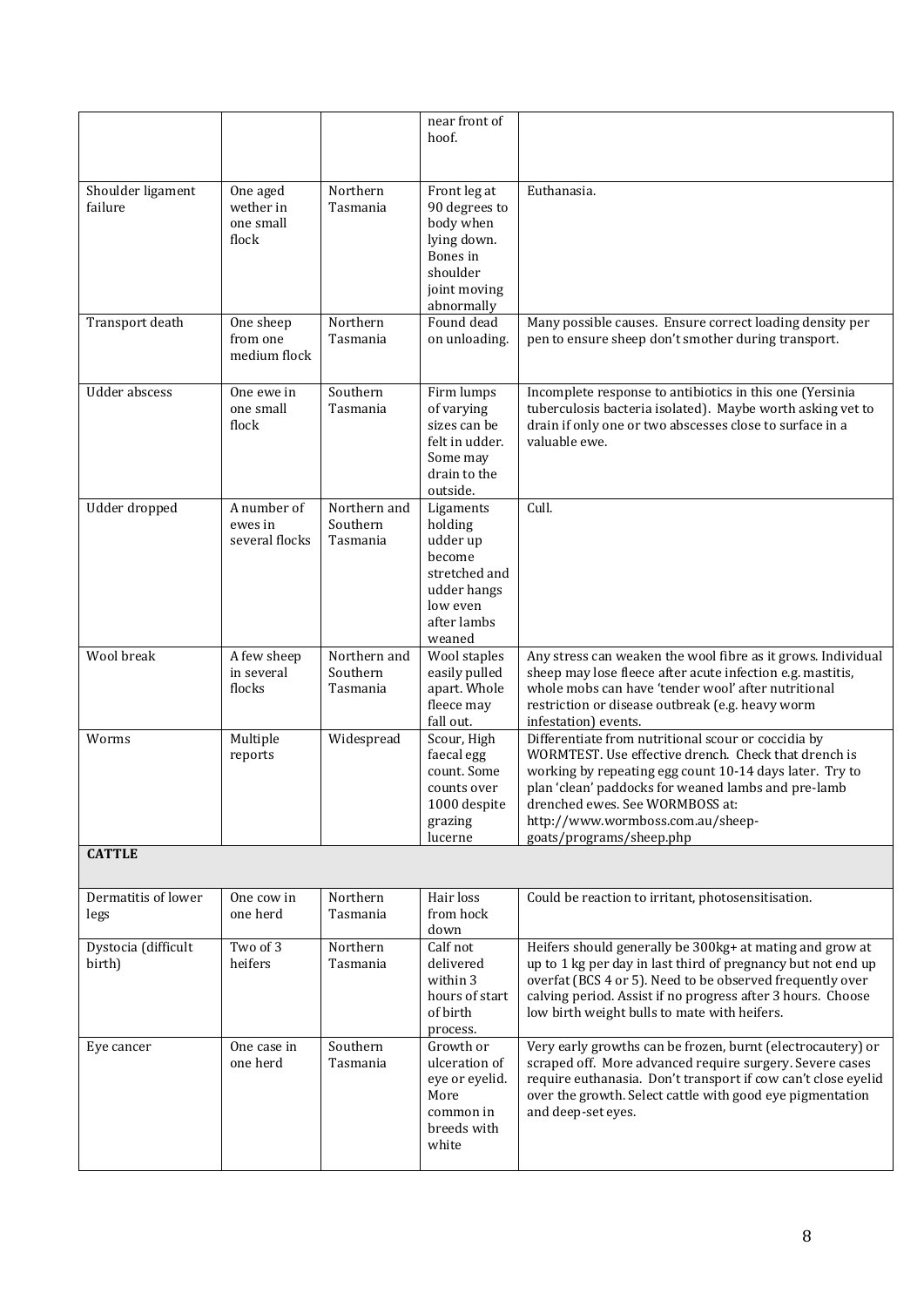|                                                     |                                                                        |                                      | pigmentation<br>around eye.<br>This lesion<br>was near eye.                                                                                       |                                                                                                                                                                                                                |
|-----------------------------------------------------|------------------------------------------------------------------------|--------------------------------------|---------------------------------------------------------------------------------------------------------------------------------------------------|----------------------------------------------------------------------------------------------------------------------------------------------------------------------------------------------------------------|
| Hoof cracks                                         | One cow in<br>one medium<br>herd                                       | Northern<br>Tasmania                 | Crack runs<br>from<br>coronary<br>band to<br>bottom of<br>hoof wall                                                                               | Could be due to damage to coronary band as hoof grows<br>from coronary band. Dietary deficiency and genetic factors<br>possible.                                                                               |
| Horn fracture                                       | One heifer in<br>one small<br>herd                                     | Northern<br>Tasmania                 | Caused by<br>collision with<br>hard object.                                                                                                       | De-horn - appropriate pain relief must be used. Reduce<br>hazards around yards that could cause horned cattle to<br>fracture horns. Use polled breeds or de-horn as calves.                                    |
| Late calving heifers                                | Two well<br>grown<br>heifers in<br>medium<br>sized mob<br>calved late. | Southern<br>Tasmania                 | Can be due to<br>diseases such<br>as<br>Campylobact<br>er.                                                                                        | Ask veterinarian to test for Campylobacter.                                                                                                                                                                    |
| Navel ill (infected<br>belly button)                | One calf on<br>one small<br>beef farm                                  | Northern<br>Tasmania                 | Inflammation<br>around the<br>belly button<br>(umbilicus)                                                                                         | Try to calve in clean paddocks without too much mud.<br>Encourage good colostrum intake in first 12 hrs of life. Can<br>treat affected calves with broad-spectrum antibiotics under<br>veterinary supervision. |
| Ocular (eye)<br>discharge (clear,<br>watery)        | Several cows<br>from a<br>number of<br>herds                           | Northern and<br>Southern<br>Tasmania | Usually<br>caused by an<br>irritant such<br>as pollen,<br>dust etc but<br>can be first<br>stage of Pink<br>Eye.                                   | May not be possible to remove from irritants. Observe again<br>later to make sure Pink Eye is not developing.                                                                                                  |
| Penile diversion                                    | One bull in<br>one small<br>herd                                       | Northern<br>Tasmania                 | Penis curves<br>to one side as<br>bull mounts.<br>May be<br>caused by<br>injury while<br>serving.                                                 | Difficult to correct surgically. Cull.                                                                                                                                                                         |
| Pregnancy tested in<br>calf cows failed to<br>calve | Six cows in<br>one large<br>herd                                       | Southern<br>Tasmania                 | Abortion<br>could be<br>caused by<br>Campylobact<br>er, Lepto,<br>Neospora<br>and a<br>number of<br>other<br>pathogens,<br>genetic<br>defects etc | Have a veterinarian investigate.                                                                                                                                                                               |
| Prepucial prolapse                                  | One bull in<br>one small<br>herd                                       | Northern<br>Tasmania                 | Soft tissue of<br>sheath hangs<br>out. If injured<br>while out,<br>becomes<br>swollen and<br>can't go back<br>in.                                 | A veterinarian may be able to operate even if damaged.                                                                                                                                                         |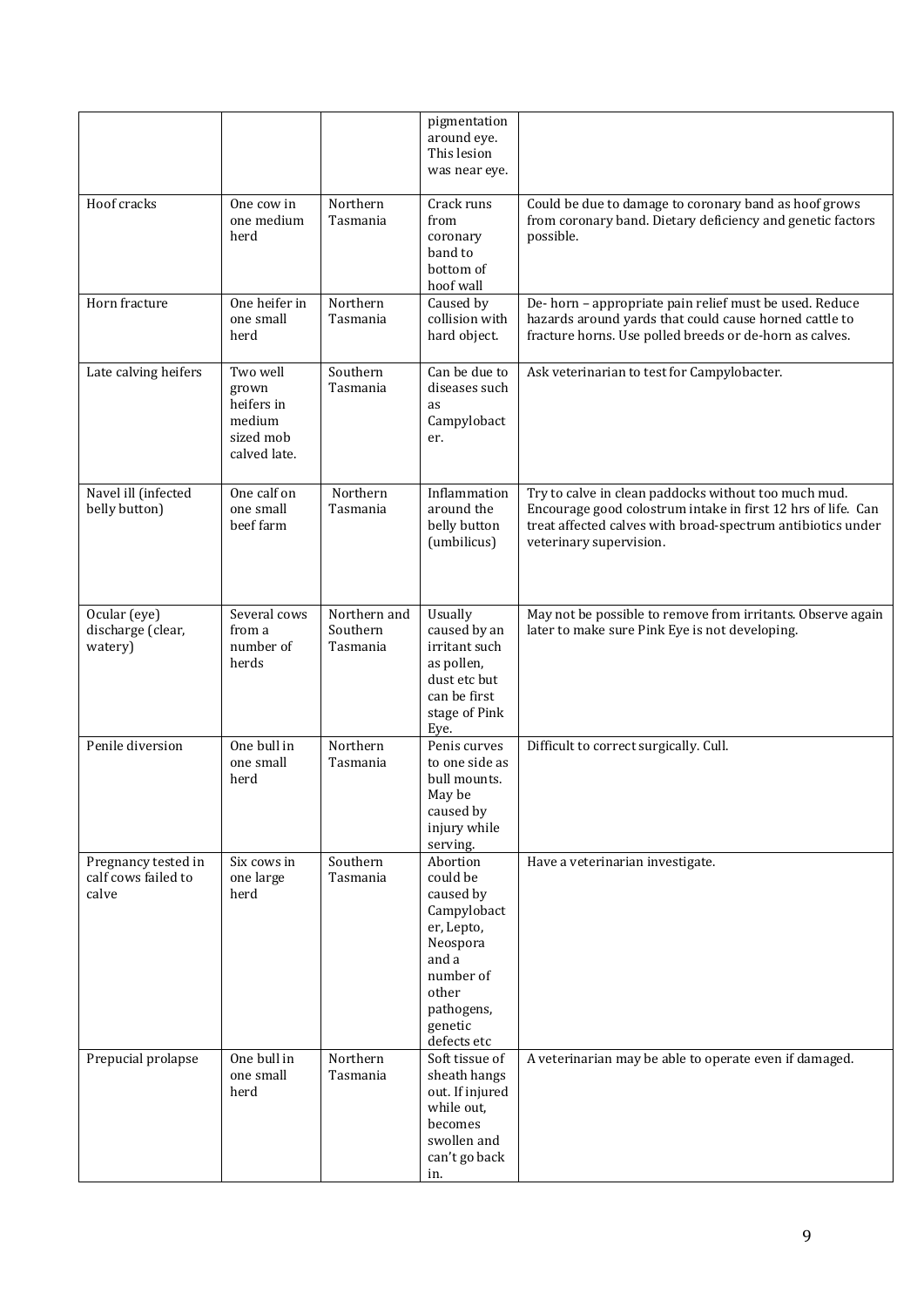| Separation of hoof<br>wall | One bull in<br>one large<br>herd           | Southern<br>Tasmania | Injury to<br>coronary<br>band caused<br>defect under<br>hoof wall in<br>toe area.                                                            | Remove all separated hoof wall and spray with disinfectant.<br>Hoof grows from coronary band so some deformity may<br>remain.                                                                                                                                                                                                                                                                                                                                                                                                                                                                            |
|----------------------------|--------------------------------------------|----------------------|----------------------------------------------------------------------------------------------------------------------------------------------|----------------------------------------------------------------------------------------------------------------------------------------------------------------------------------------------------------------------------------------------------------------------------------------------------------------------------------------------------------------------------------------------------------------------------------------------------------------------------------------------------------------------------------------------------------------------------------------------------------|
| Sudden death               | One bull in<br>one small<br>herd.          | Northern<br>Tasmania | May be<br>caused by<br>pulpy kidney,<br>ABLD,<br>blackleg,<br>plant<br>poisoning,<br>bloat, snake<br>bite, Anthrax<br>etc.                   | Best to have post mortem carried out. Ensure Clostridial<br>vaccination up to date, check for poisonous plants, legumes.<br>If blood from nose/mouth/anus could be anthrax so contact<br>vet or ring hotline on 1800 675 888.                                                                                                                                                                                                                                                                                                                                                                            |
| Wart (vaginal)             | One cow in<br>one large<br>herd            | Southern<br>Tasmania | Cauliflower-<br>like growth<br>on vulva.                                                                                                     | Normally only seen in young cattle. Usually associated with<br>use of young bull that has a wart on penis. Will normally<br>self-cure if left alone. Surgical removal can be successful. A<br>vaccine can be made up if warts persist or are very<br>extensive.                                                                                                                                                                                                                                                                                                                                          |
| <b>ALPACAS and CAMELS</b>  |                                            |                      |                                                                                                                                              |                                                                                                                                                                                                                                                                                                                                                                                                                                                                                                                                                                                                          |
| No reports                 |                                            |                      |                                                                                                                                              |                                                                                                                                                                                                                                                                                                                                                                                                                                                                                                                                                                                                          |
| <b>GOATS</b>               |                                            |                      |                                                                                                                                              |                                                                                                                                                                                                                                                                                                                                                                                                                                                                                                                                                                                                          |
| Dermo                      | One 4 week<br>old kid in one<br>small herd | Southern<br>Tasmania | Crusting of<br>skin on<br>muzzle                                                                                                             | Responded to antibiotic treatment under veterinary<br>supervision and iodine washes.                                                                                                                                                                                                                                                                                                                                                                                                                                                                                                                     |
| Footrot (virulent)         | One small<br>herd.                         | Northern<br>Tasmania | Harder to<br>clinically<br>diagnose<br>virulence in<br>goats as<br>under-<br>running is<br>variable.                                         | Control by footbathing, use of vaccine, cull chronic cases.<br>Could attempt eradication this summer if number of<br>infected goats is low, but rain due to La Nina year may<br>disrupt. Prevention: Ask for a Goat Health Declaration<br>when buying goats and ensure section 3 confirms flock is<br>free of virulent footrot but still footbath and check feet on<br>arrival. Maintain good boundary fences. See Ute Guide for<br>Tasmania:<br>https://www.wool.com/globalassets/wool/sheep/welfare<br>/other-husbandry/footrot--a-guide-to-identification-and-<br>control-in-the-field---tas-2019.pdf |
| Pneumonia                  | One adult<br>doe in one<br>small herd      | Northern<br>Tasmania | Respiratory<br>distress                                                                                                                      | Antibiotics under veterinary supervision and good nursing.<br>Drench for lungworm or faecal test for lungworm larvae.                                                                                                                                                                                                                                                                                                                                                                                                                                                                                    |
| Worms                      | One adult<br>goat in one<br>small herd     | Northern<br>Tasmania | Not scouring<br>or losing<br>weight. Pale<br>mucous<br>membranes.<br>Was<br>dehydrated<br>so worm egg<br>count<br>artificially<br>increased. | Worm egg count over 3,000 eggs per gram (epg). Barbers<br>Pole worm suspected. Treat with drenches registered for<br>goats or off-label as per a vet's instructions.                                                                                                                                                                                                                                                                                                                                                                                                                                     |
| <b>PIGS</b>                |                                            |                      |                                                                                                                                              |                                                                                                                                                                                                                                                                                                                                                                                                                                                                                                                                                                                                          |
| No reports                 |                                            |                      |                                                                                                                                              |                                                                                                                                                                                                                                                                                                                                                                                                                                                                                                                                                                                                          |
|                            |                                            |                      |                                                                                                                                              |                                                                                                                                                                                                                                                                                                                                                                                                                                                                                                                                                                                                          |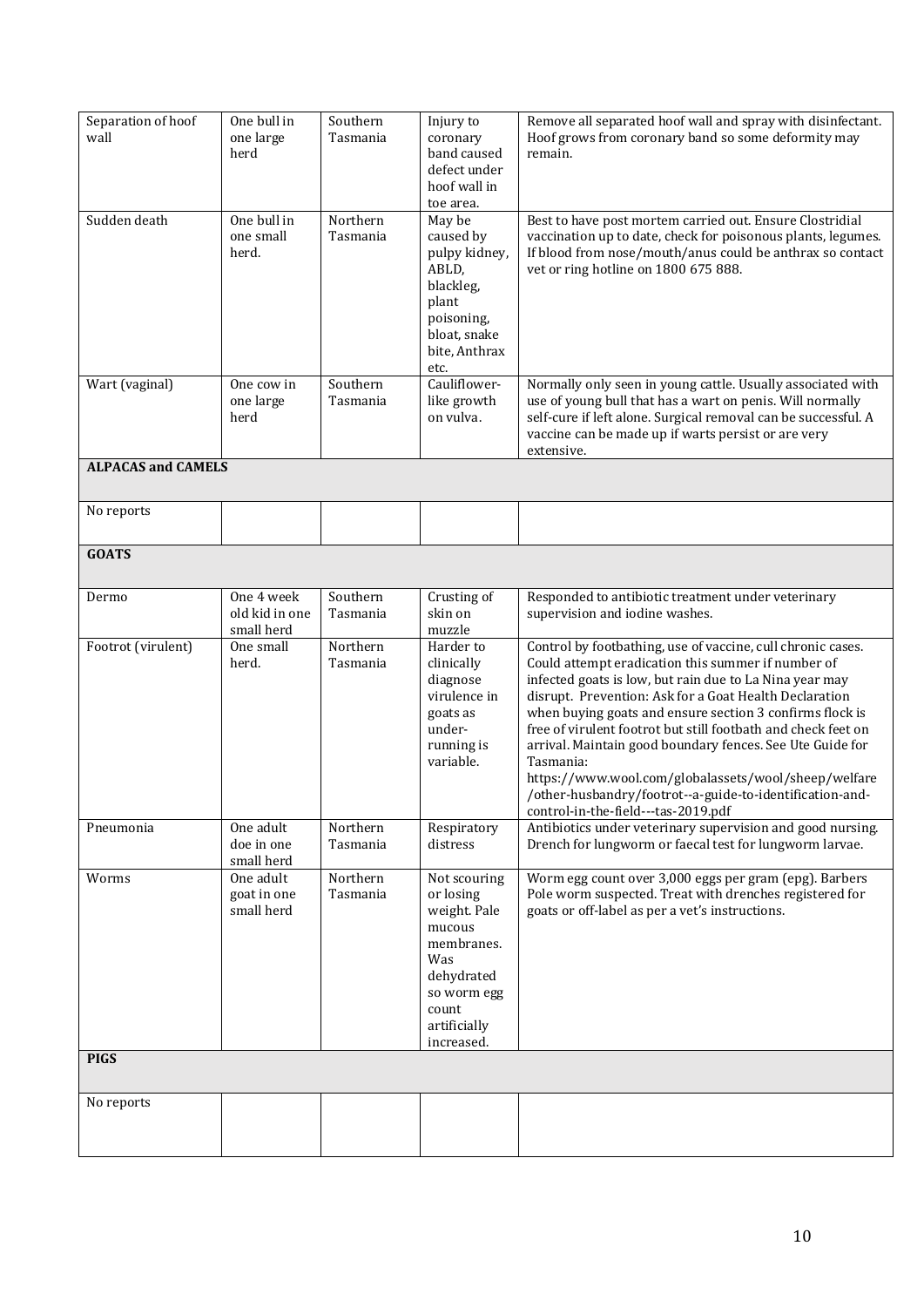| <b>POULTRY</b> |  |  |  |
|----------------|--|--|--|
| No reports     |  |  |  |

### **Resources**

#### **Farm biosecurity plans**

Everything you need to know about farm biosecurity, for example to make a biosecurity plan for LPA accreditation, can be found on: <https://www.farmbiosecurity.com.au/>

#### **Animal health declarations**

Provide an animal health declaration when selling sheep, cattle, goats and camelids, and ask to see declarations when purchasing or moving these animals onto your property. See: <https://www.farmbiosecurity.com.au/toolkit/declarations-and-statements/>

**Livestock Data Link** (LDL) allows you to access information on carcase data, diseases and conditions detected in your sheep at slaughter through the National Sheep Health Monitoring Project. See: [https://www.integritysystems.com.au/globalassets/isc/pdf-files/ldl-pdf-files/about](https://www.integritysystems.com.au/globalassets/isc/pdf-files/ldl-pdf-files/about-livestock-data-link.pdf)[livestock-data-link.pdf](https://www.integritysystems.com.au/globalassets/isc/pdf-files/ldl-pdf-files/about-livestock-data-link.pdf) for more details.

#### **Report any suspicion of an Emergency Animal Disease**

Report any suspicion of an Emergency Animal Disease, especially slobbering/lameness in ruminants and pigs, sudden death in multiple pigs, to your vet or the Hotline on 1800 675 888. Early detection is critical if eradication is to be successful.

#### **Comply with the Ruminant Feed Ban**

Protect access to our export markets by never feeding animal protein such as meat meal to any ruminant including sheep, cattle, goats, deer and alpacas. See: <https://animalhealthaustralia.com.au/australian-ruminant-feed-ban/>

#### **Maintain market access through strong tracing systems**

Use NVDs and NLIS tags properly so that animals can be 'contact traced' quickly if there is an outbreak of an Emergency Animal Disease or a chemical residue problem. Especially important to list all PICs on NLIS tags in sale mobs of sheep on the NVD. See: <https://nre.tas.gov.au/agriculture/animal-industries/identifying-selling-moving-livestock>

#### **If you have pigs, don't feed them swill**

Check whether waste food you want to feed to pigs is "swill" or not. Swill which contains food from overseas can introduce devastating diseases such as foot and mouth disease or African swine fever into Tasmania. For more detail see:

<https://nre.tas.gov.au/biosecurity-tasmania/animal-biosecurity/animal-health/pigs/swill-feeding>

#### **Never feed raw untreated offal or sheepmeat to dogs or cats.**

Untreated offal from sheep, goats, cattle and pigs may spread hydatids if fed to dogs. Sheep offal or sheep meat may spread diseases such as sheep measles and bladder worm in sheep if fed to dogs, or Toxoplasma and Sarco if fed to cats. See: [https://sheepconnecttas.com.au/disease](https://sheepconnecttas.com.au/disease-factsheets/)[factsheets/](https://sheepconnecttas.com.au/disease-factsheets/)

#### **Bucks for Brains**

If you have a sheep or cow showing neurological (nervous) signs you may be able to claim a subsidy for a post mortem investigation [\(https://animalhealthaustralia.com.au/wp](https://animalhealthaustralia.com.au/wp-content/uploads/2015/11/Bucks-for-Brains_Jun16_WEB.pdf)[content/uploads/2015/11/Bucks-for-Brains\\_Jun16\\_WEB.pdf\)](https://animalhealthaustralia.com.au/wp-content/uploads/2015/11/Bucks-for-Brains_Jun16_WEB.pdf)